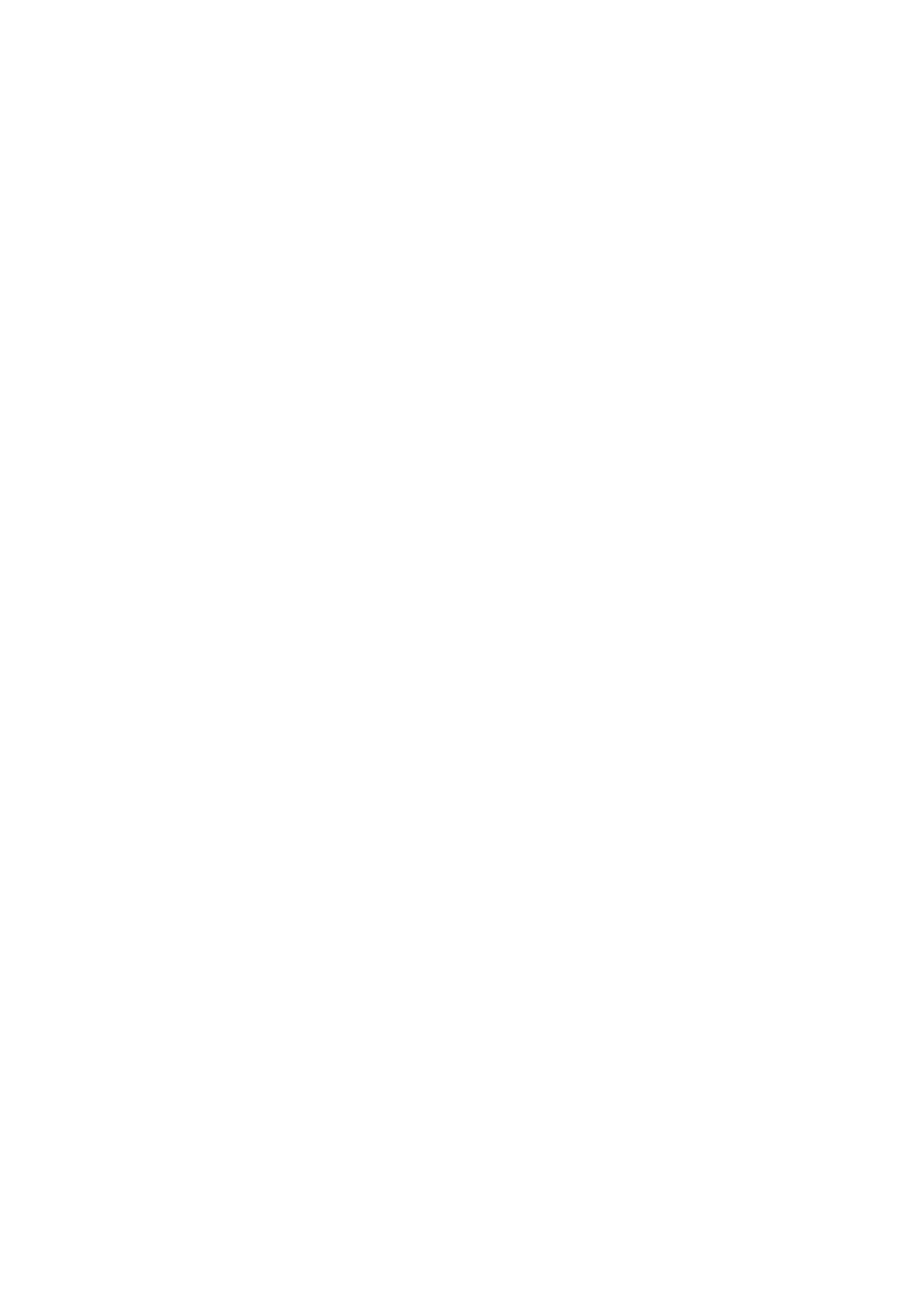# **TABLE OF CONTENTS 11 AUGUST 2016**

|    | <b>Business</b> |                                                                                        | Page No.       |
|----|-----------------|----------------------------------------------------------------------------------------|----------------|
|    |                 |                                                                                        |                |
| 1. |                 | <b>Meeting Conduct</b>                                                                 | 5              |
|    |                 | 1.1 Apologies                                                                          | 5              |
|    |                 | 1.2 Conflict of Interest Declarations                                                  | 5              |
|    |                 | 1.3 Confirmation of Minutes                                                            | 5              |
|    |                 | 1.4 Public Participation                                                               | 5              |
|    |                 | 1.5 Items not on the Agenda                                                            | 5              |
| 2. |                 | <b>Oral Reports</b>                                                                    | 5              |
|    | 2.1             | <b>Policing in Tawa</b>                                                                | 5              |
|    | 2.2             | <b>Tawa Volunteer Fire Brigade Update</b>                                              | 5              |
|    |                 | 2.3 Spicer Landfill Update                                                             | 5              |
|    | 2.4             | <b>Tawa Community Board Discretionary Funding Update</b>                               | 5              |
|    | $2.5\,$         | <b>Members' Reports</b>                                                                | 5              |
| 3. | <b>Reports</b>  |                                                                                        | $\overline{7}$ |
|    | 3.1             | Report on Activities of Parks, Sport & Recreation to end<br>of June 2016               | 7              |
|    | 3.2             | <b>Resource Consent Applications and Approvals for 28</b><br>May 2016 to 22 July 2016. | 11             |
|    | 3.3             | <b>Current and Upcoming Council Consultations Items</b>                                | 13             |
|    | 3.4             | <b>Forward Programme</b>                                                               | 17             |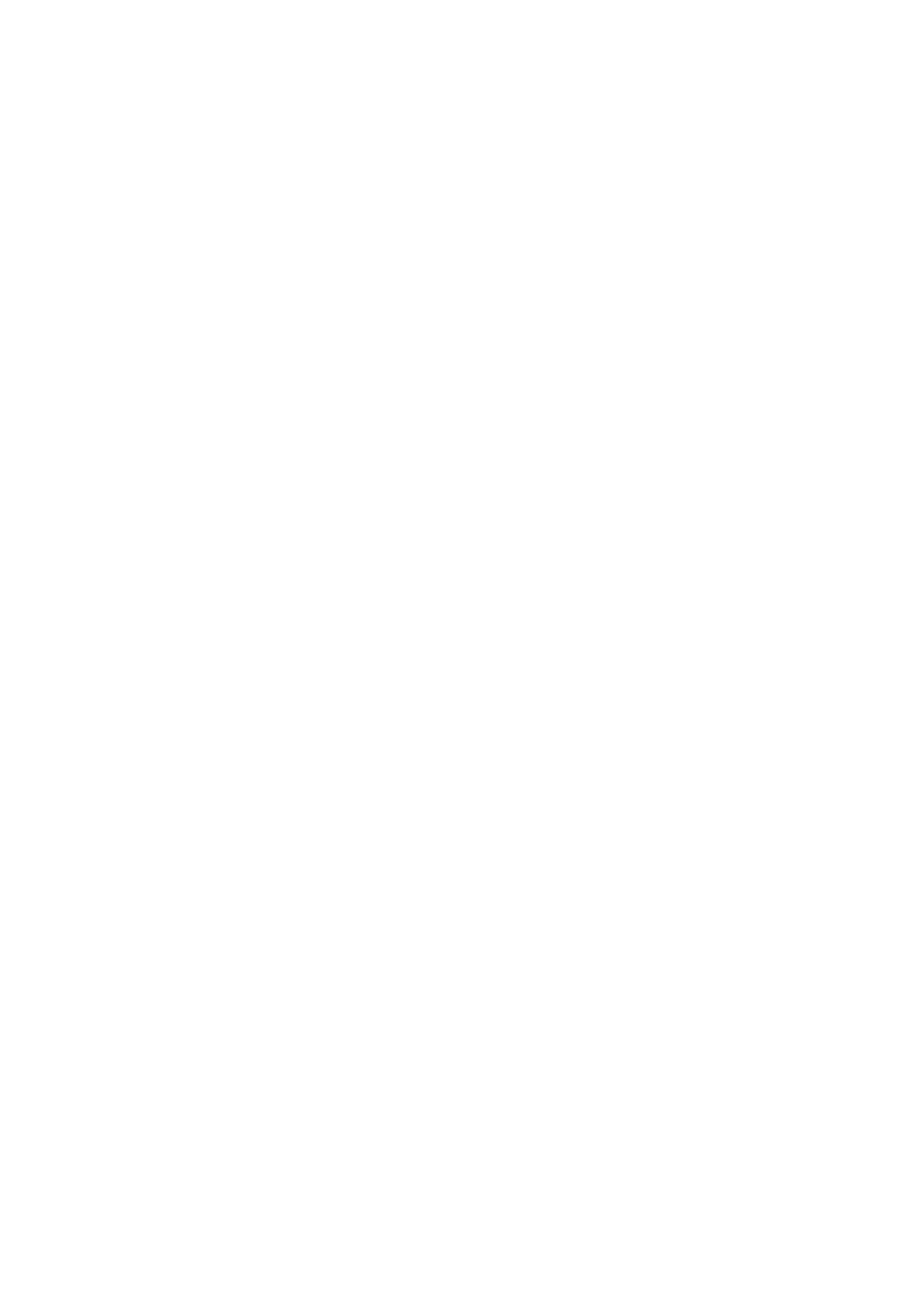## <span id="page-4-0"></span>**1 Meeting Conduct**

### <span id="page-4-1"></span>**1. 1 Apologies**

The Chairperson invites notice from members of apologies, including apologies for lateness and early departure from the meeting, where leave of absence has not previously been granted.

### <span id="page-4-2"></span>**1. 2 Conflict of Interest Declarations**

Members are reminded of the need to be vigilant to stand aside from decision making when a conflict arises between their role as a member and any private or other external interest they might have.

### <span id="page-4-3"></span>**1. 3 Confirmation of Minutes**

The minutes of the meeting held on 9 June 2016 will be put to the Tawa Community Board for confirmation.

### <span id="page-4-4"></span>**1. 4 Public Participation**

A maximum of 60 minutes is set aside for public participation at the commencement of any meeting of the Council or committee that is open to the public. Under Standing Order 3.22.3 a written, oral or electronic application to address the meeting setting forth the subject, is required to be lodged with the Chief Executive by 12.00 noon of the working day prior to the meeting concerned, and subsequently approved by the Chairperson.

### <span id="page-4-5"></span>**1. 5 Items not on the Agenda**

Any item not on the agenda may only be discussed if a motion to discuss the item is passed by a unanimous resolution of the meeting; and:

- 1. The item is a minor item relating to the general business of the local authority; and
- 2. The Chairperson explains at the beginning of the meeting, at a time when it is open to the public, that the item will be discussed at the meeting but no resolution, decision or recommendation may be made in respect of that item except to refer that item to a subsequent meeting for further discussion; and
- 3. The Chairperson explains to the meeting why the item is not on the agenda and the reason why discussion of the item cannot be delayed.

## <span id="page-4-6"></span>**2 Oral Reports**

- **2.1 Policing in Tawa**
- **2.2 Tawa Volunteer Fire Brigade Update**
- **2.3 Spicer Landfill Update**
- **2.4 Tawa Community Board Discretionary Funding Update**
- **2.5 Members' Reports**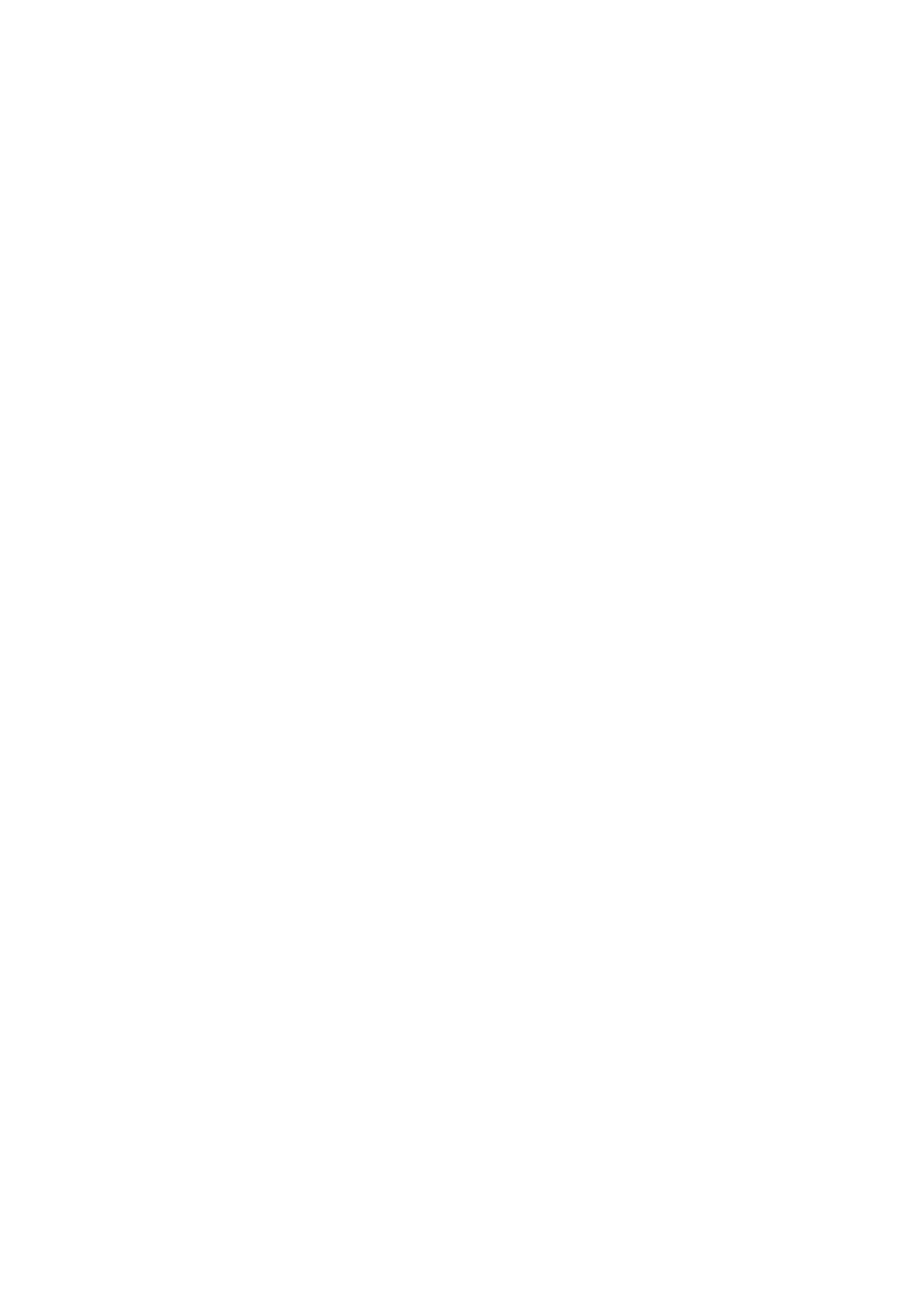## <span id="page-6-1"></span><span id="page-6-0"></span>**3. Reports**

# **REPORT ON ACTIVITIES OF PARKS, SPORT & RECREATION TO END OF JUNE 2016**

## **Purpose**

1. To update the Board on the activities of Parks, Sport & Recreation to the end of June 2016.

### **Summary**

## **Recommendation**

That the Tawa Community Board:

1. Receive the information.

## **Background**

### **Tawa Pool**

- 2. The 2015/16 year has been one of consolidation and growth following the impact in the previous two years of Keith Spry Pool in Johnsonville being closed. The total attendance for the pool at year end was 96,952. While this represented a small reduction of 4,785 on the previous year, which included Keith Spry customers, the overall trend throughout the year has been one of incremental growth.
- 3. For each of the school terms over this last year the learn to swim programme has recorded modest gains over the same term from the previous year, despite significant competition for customers from commercial operators in the area.
- 4. An increasing number of local schools have returned to the pool following changes to the programme as a result of working closely with schools to ensure that we were meeting all of the learning requirements for the curriculum.
- 5. Other changes in our programming have also had a positive impact on attendance at the facility with the introduction of youth and family nights and changes to our toddler sessions, developed in conjunction with Plunket and mother and toddler groups.

### **Tawa Recreation Centre**

- 6. The total attendance for the Recreation Centre at year end was 26,242 which represented a small decrease on the total attending form the previous year of 1,128. This result was mainly the result of the loss of Aotea College bookings over the last quarter of the year following the re-opening of their own facilities.
- 7. In looking to improve utilisation a new Floorball competition was launched however insufficient teams have meant that we have not been able to sustain this activity.
- 8. Of much greater success has been an increase in the number of active sports birthday parties being booked at the centre and a booking has also been taken from the Inline Hockey Club that uses Grasslees Park during the summer.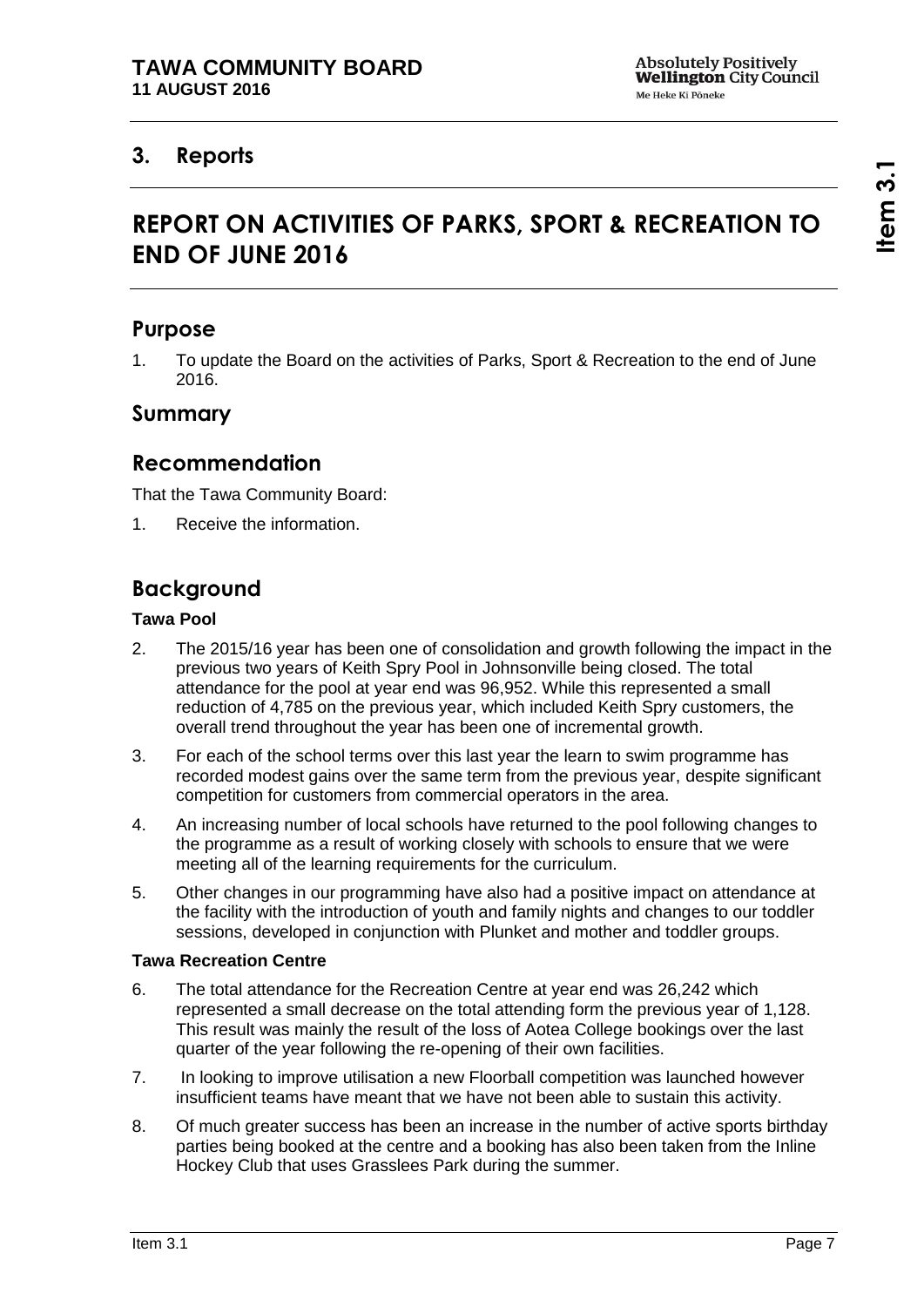9. A significant amount of planning was also undertaken over the second half of the year to revamp the school holiday programme operated at the centre. This was developed in conjunction with NZ Scouts. The first programme delivered has just taken place during the July school holidays and although this is outside the period for this report we can advise that the changes have proved very successful with significant increases recorded in attendance and with a number of days being fully sold out.

## **Attachments**

| Author     | Julian Todd, Recreation Facilities Manager        |
|------------|---------------------------------------------------|
| Authoriser | Paul Andrews, Manager Parks, Sport and Recreation |
|            | Greg Orchard, Chief Operating Officer             |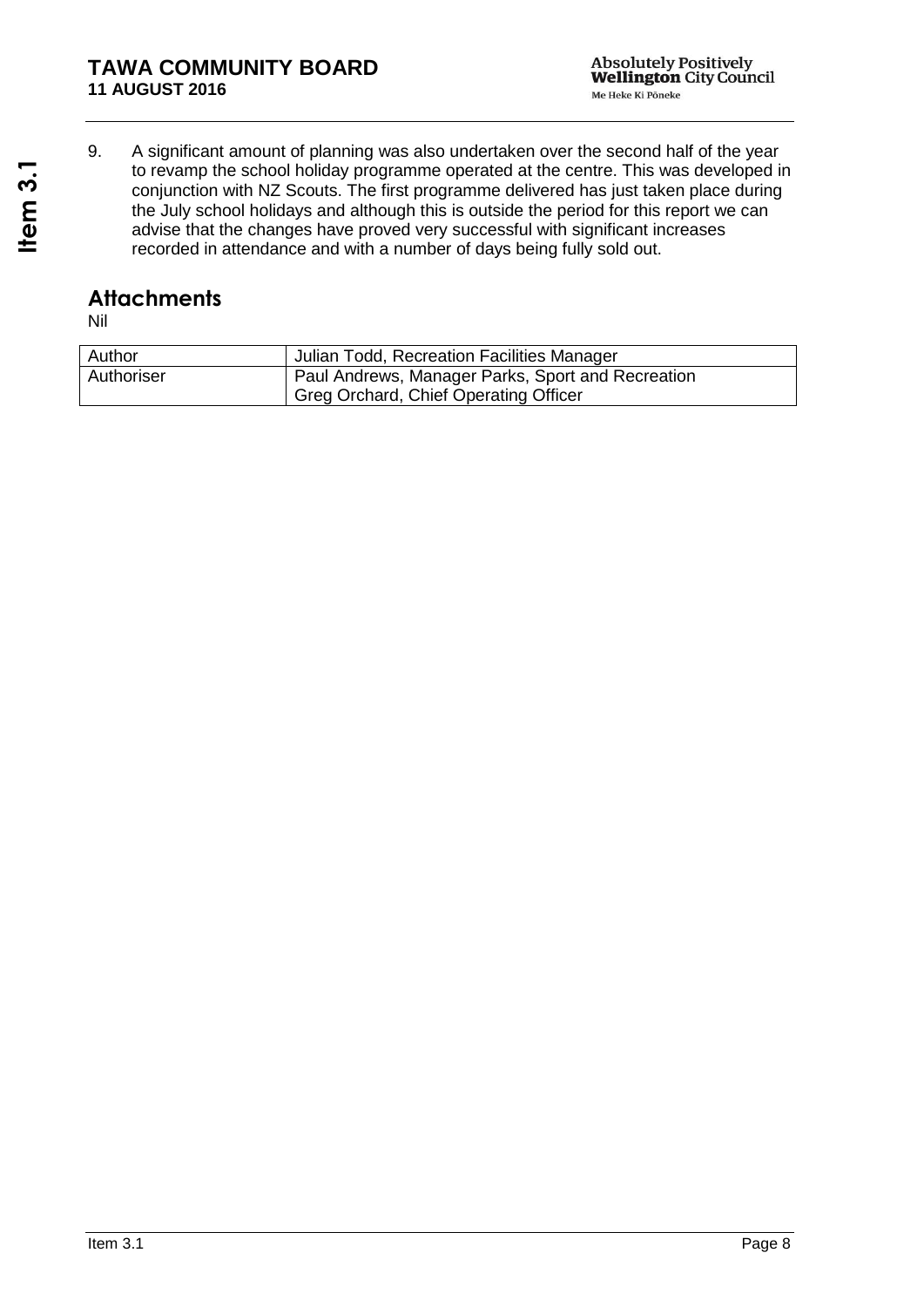# **SUPPORTING INFORMATION**

**Engagement and Consultation** N/A

**Treaty of Waitangi considerations** There are no Treaty of Waitangi considerations in respect of this report

**Financial implications** N/A

**Policy and legislative implications** N/A

**Risks / legal**  N/A

**Climate Change impact and considerations** N/A

**Communications Plan** N/A

**Health and Safety Impact considered** N/A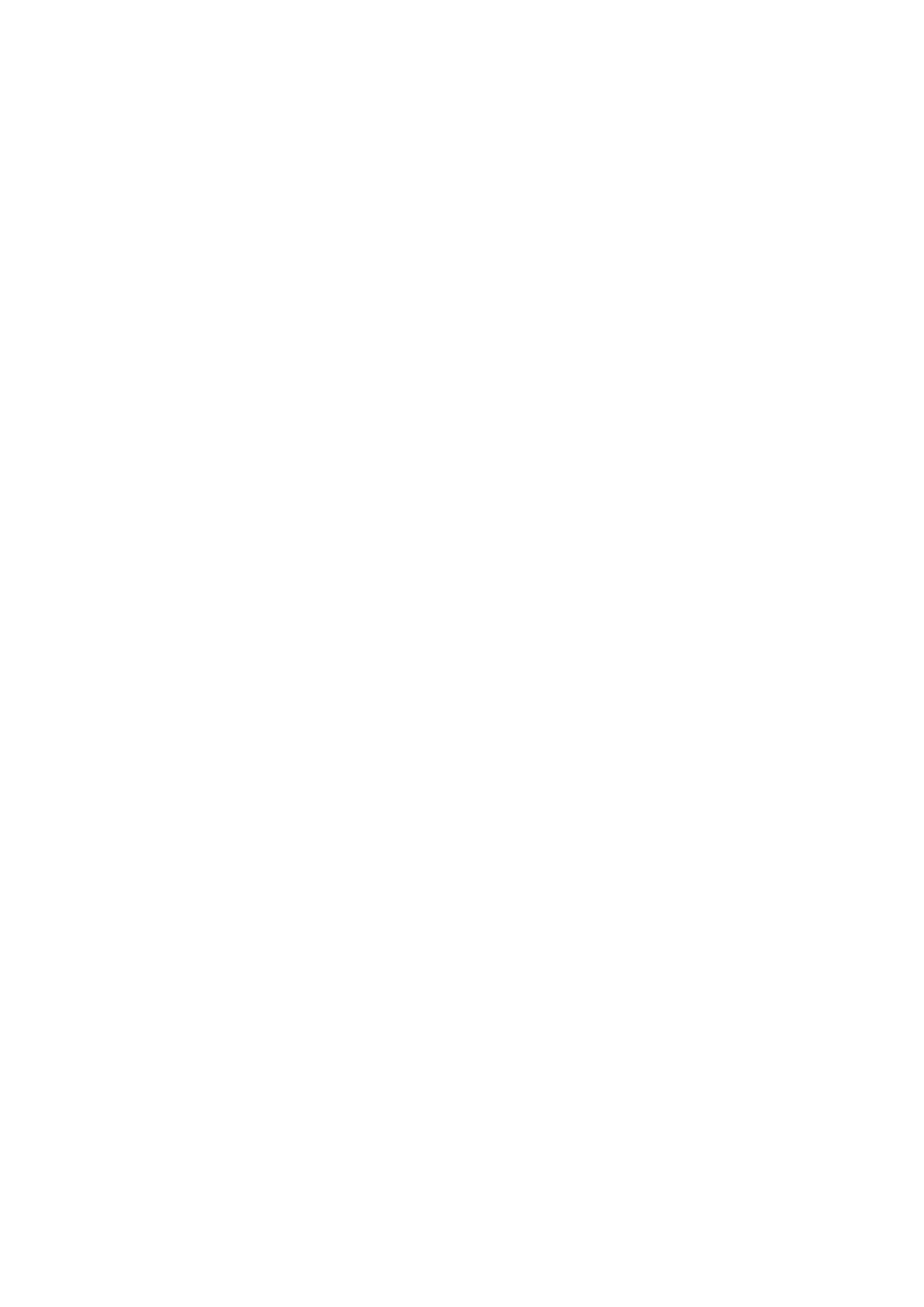# <span id="page-10-0"></span>**RESOURCE CONSENT APPLICATIONS AND APPROVALS FOR 28 MAY 2016 TO 22 JULY 2016.**

## **Purpose**

1. In accordance with an agreement reached with the Tawa Community Board, the purpose of this report is to advise the Board of all resource consents lodged, along with decisions made by Officers acting under Delegated Authority, on Land Use and Subdivision resource consent applications.

## **Recommendation**

That the Tawa Community Board:

1. Receive the information.

## **Background**

2. This report advises the Community Board of resource consents lodged and decisions made during the period 28 May 2016 to 22 July 2016.

### **Discussion**

3. For the period from 28 May 2016 to 22 July 2016, there were nine applications lodged with the Council.

| 362709 | <b>102 Woodburn Drive</b>                                       | <b>Robert Henry Catsburg</b>    |
|--------|-----------------------------------------------------------------|---------------------------------|
|        | Subdivision: Two lot fee simple                                 |                                 |
| 362443 | <b>38 Ranui Terrace</b>                                         | <b>John David Langham</b>       |
|        | Land Use: Additions to existing dwelling                        |                                 |
| 362506 | 62 Beauchamp Street                                             | <b>Enhance Property Design</b>  |
|        | Subdivision: Two lot fee simple                                 |                                 |
| 362569 | <b>74 Kiwi Crescent</b>                                         | <b>Kevin Philip Squire</b>      |
|        | Land Use: Construction of a new dwelling and off street parking |                                 |
| 362743 | <b>90 Bing Lucas Drive</b>                                      | <b>Christopher John Burgess</b> |
|        | Use: Extension to existing dwelling                             |                                 |
| 362749 | <b>8 Frederick Street</b>                                       | <b>AKJ Properties</b>           |
|        | Subdivision: Two lot fee simple                                 |                                 |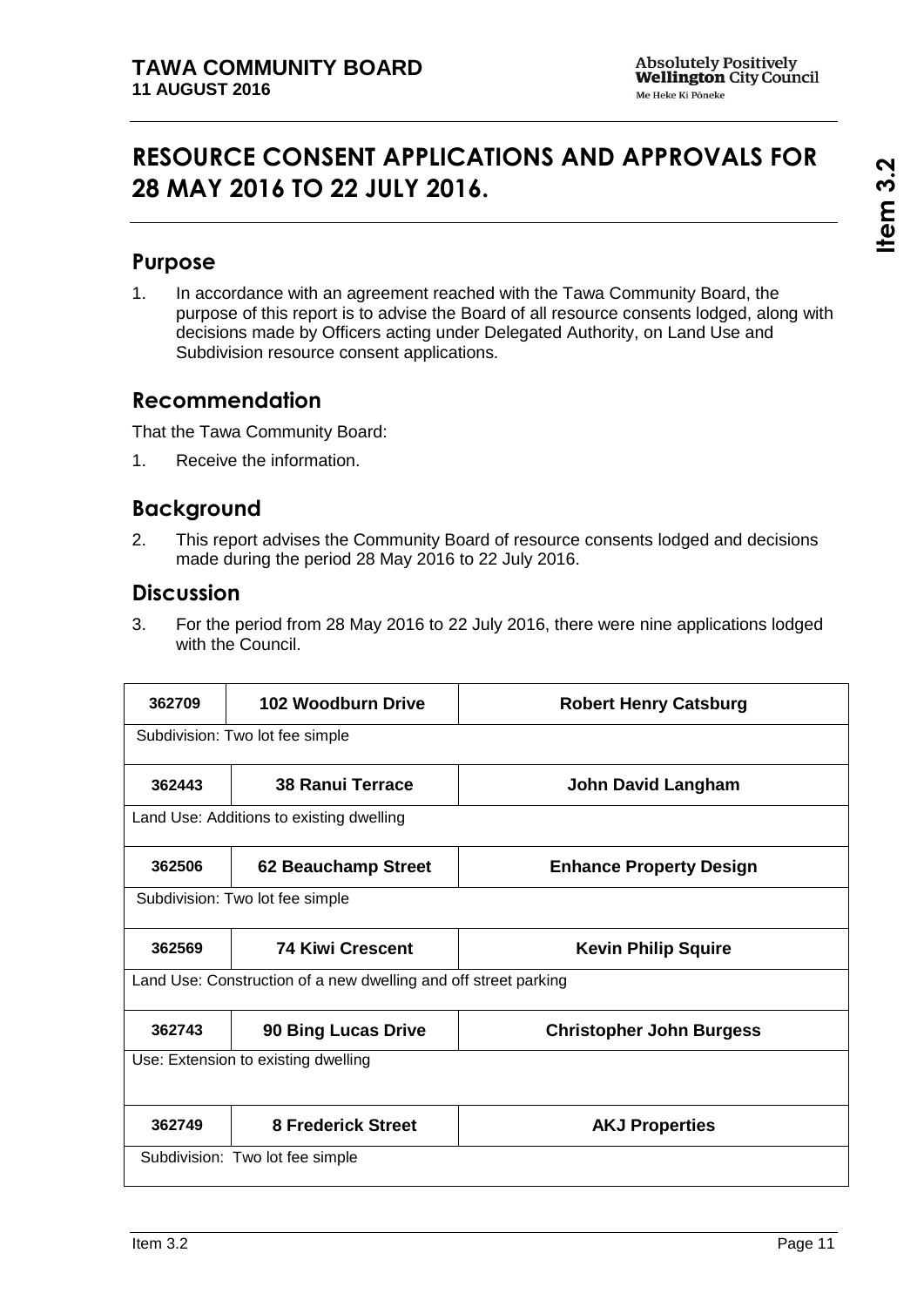### **TAWA COMMUNITY BOARD 11 AUGUST 2016**

| 363744                   | 25 Sunrise Boulevard            | <b>Michael Scott</b>                                                                           |
|--------------------------|---------------------------------|------------------------------------------------------------------------------------------------|
| Land Use: Vehicle access |                                 |                                                                                                |
| 364516                   | 57A Ranui Terrace               | <b>Adamson Shaw</b>                                                                            |
|                          |                                 |                                                                                                |
|                          | Subdivision: Two lot fee simple |                                                                                                |
| 361097                   | 551 Takapu Road                 | <b>CPB HEB Joint Venture</b>                                                                   |
| <b>Regional Park</b>     |                                 | Variation to Transmission Gully Designation under s181 RMA - permanent access track at Belmont |

4. For the period from 28 May 2016 to 22 July 2016, there were five applications approved under delegated authority.

| <b>Service</b><br><b>Request</b> | <b>Address</b>                                                       | <b>Applicant</b>                                                                             |
|----------------------------------|----------------------------------------------------------------------|----------------------------------------------------------------------------------------------|
| 359711                           | 454 Takapu Road                                                      | David Wayne Watson                                                                           |
|                                  | Land Use: New accessory building (garage)                            |                                                                                              |
| 359769                           | 246 Takapu Road                                                      | <b>Wellington City Council</b>                                                               |
| Land Use: Earthworks             |                                                                      |                                                                                              |
| 359888                           | 282 Takapu Road                                                      | <b>Stuart Charles Lewis Woo</b>                                                              |
|                                  | Subdivision: Four lot fee simple                                     |                                                                                              |
| 359994                           | 530 Takapu Road                                                      | <b>CPB HEB Joint Venture</b>                                                                 |
|                                  | Land Use: Construction, operation and maintenance of a site compound |                                                                                              |
| 358472                           | <b>110 Tremewan Street</b>                                           | <b>CPB HEB Joint Venture</b>                                                                 |
|                                  |                                                                      | Land Use: Realignment of existing power lines and installation of an additional support pole |

# **Attachments**

| Author     | Judy Harte, Executive Support Officer                                                 |
|------------|---------------------------------------------------------------------------------------|
| Authoriser | <b>Bill Stevens, Resource Consents Team Leader</b><br>David Chick, Chief City Planner |
|            |                                                                                       |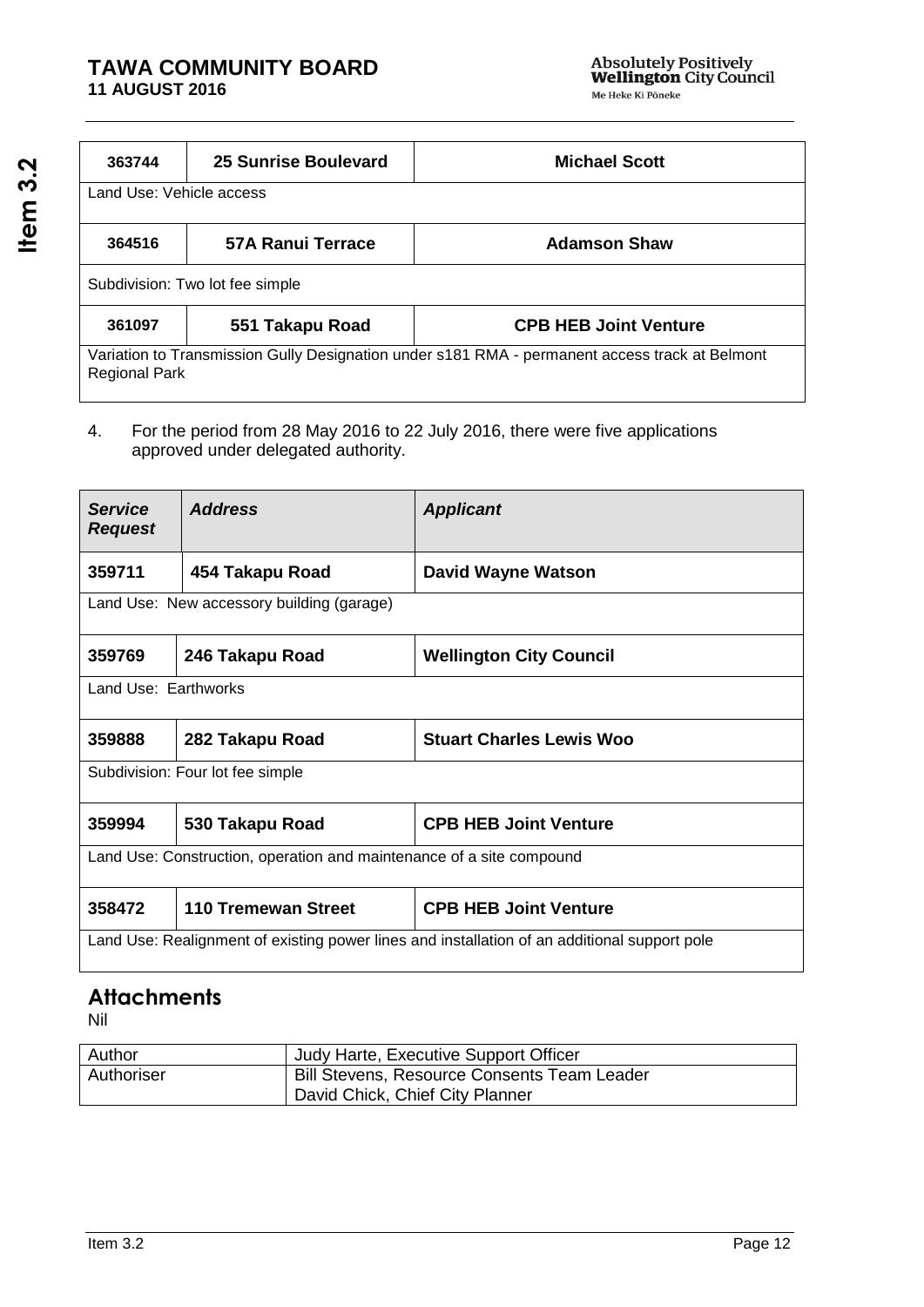# <span id="page-12-0"></span>**CURRENT AND UPCOMING COUNCIL CONSULTATIONS ITEMS**

## **Purpose**

1. To provide the Tawa Community Board with an update on the current items Council is seeking public feedback on and to advise the Board on upcoming items for consultations.

## **Recommendation**

That the Tawa Community Board:

1. Receive the information

## **Discussion**

- 2. The Council will be or is currently seeking feedback on the following items:
	- Traffic resolutions and parking restrictions feedback closes 5pm on 12 August 2016.
	- Newlands medium-density housing feedback closes 4pm on 26 August 2016.
	- Tawa town centre planning feedback closes 4pm on 26 August 2016.
- 3. Wellington City Council would like your feedback on 43 proposed new traffic resolutions for Wellington, which are for a variety of traffic and parking restrictions.
- 4. Further work is being done with the Newlands community regarding medium-density housing in Newlands. A District Plan Change has been drafted proposing the introduction of a medium-density residential area and making changes to building design standards. The Draft housing Choice Plan Change for Tawa and Newlands is available on Council's website: [http://planningoursuburbs.org.nz/where/newlands/have](http://planningoursuburbs.org.nz/where/newlands/have-your-say/)[your-say/](http://planningoursuburbs.org.nz/where/newlands/have-your-say/)
- 5. Following on from further engagement with the Tawa community on 27 July 2016 and 30 July 2016, the Council is seeking feedback on the proposed Tawa town centre improvement proposals which aim to improve the centre's character, better define the shopping area from the rest of Main Road, and make walking around the centre safer. The concept plan for the Tawa town centre can be viewed on Council's website: <http://planningoursuburbs.org.nz/where/tawa/improvements/>
- 6. All relevant information and supporting documents (including submission forms) are available on Council's website:<http://wellington.govt.nz/have-your-say/consultations>

### **Options**

7. Should the Board wish to make a submission on any of these consultations; the submission/s will need to be retrospectively ratified at the next Board meeting which is scheduled for Thursday, 08 September 2016.

## **Attachments**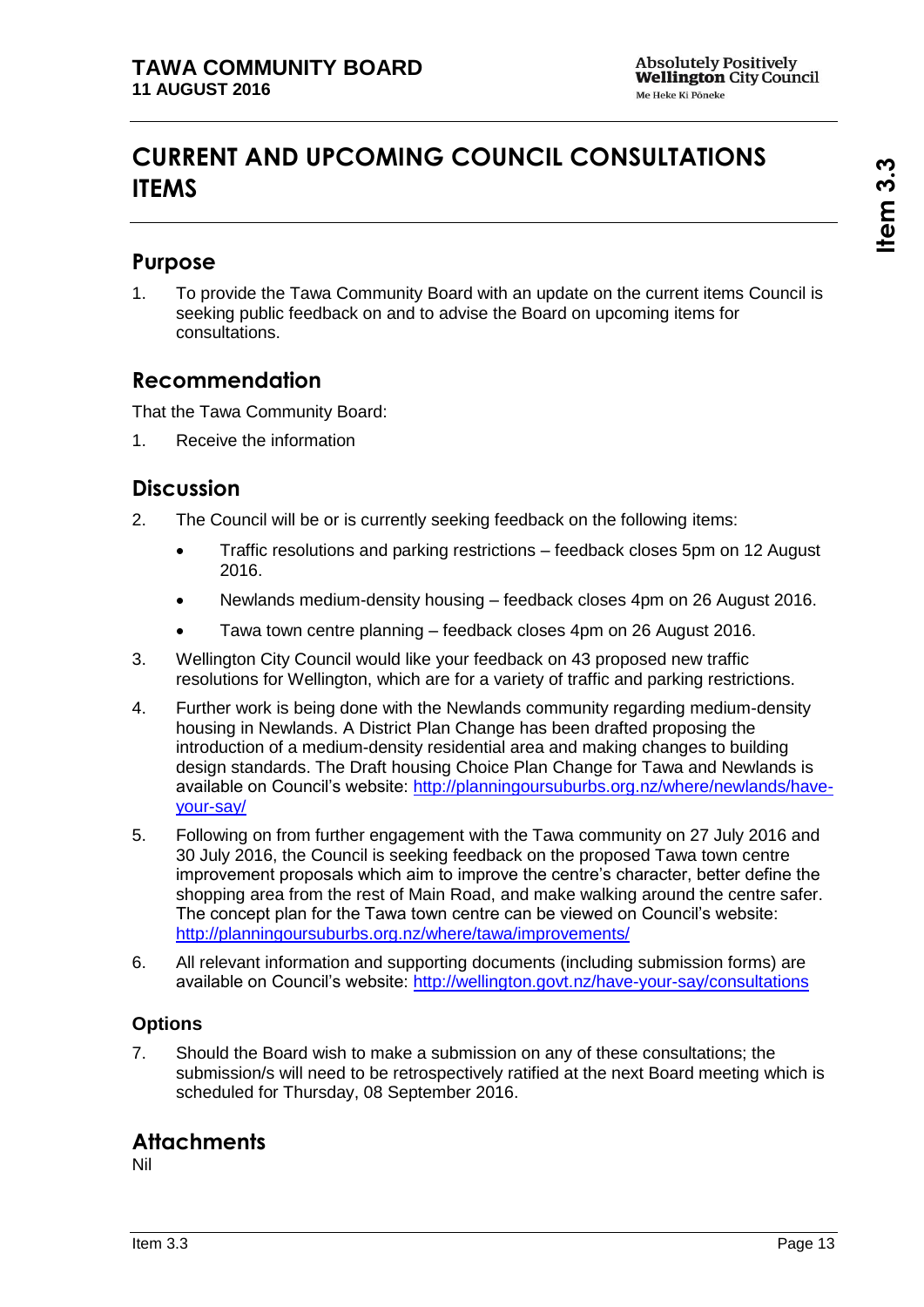### **TAWA COMMUNITY BOARD 11 AUGUST 2016**

| Author     | Helga Sheppard, Governance Advisor        |
|------------|-------------------------------------------|
| Authoriser | Crispian Franklin, Governance Team Leader |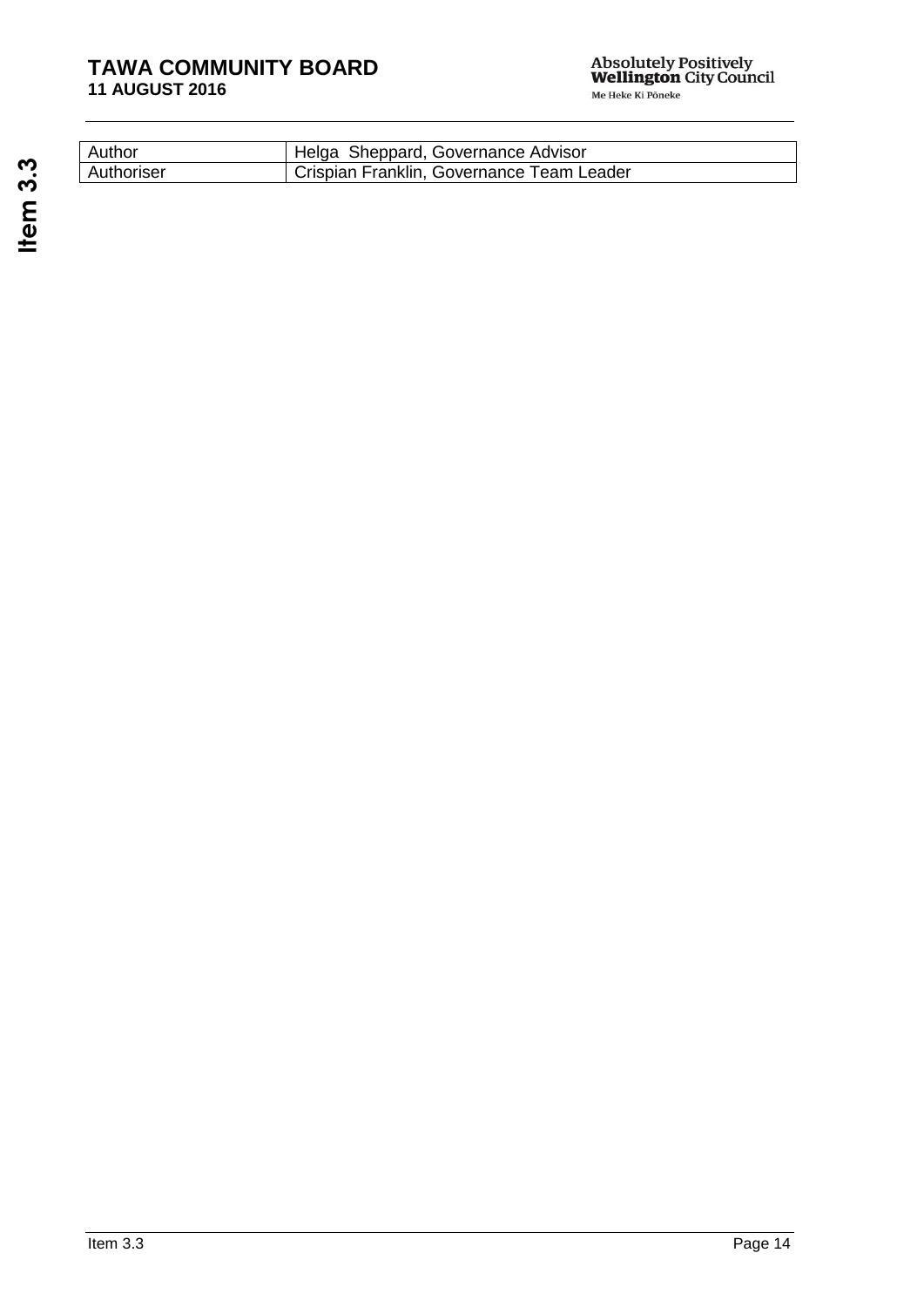# **SUPPORTING INFORMATION**

### **Consultation and Engagement**

All relevant supporting information and documentation relating to these items for consultation are available on Council's website and community input is being sought.

### **Treaty of Waitangi considerations**

Any Treaty of Waitangi considerations will be taken into account.

#### **Financial implications**

Any financial implications will be considered.

#### **Policy and legislative implications**

Any policy and legislative implications will be considered.

#### **Risks / legal**

Any legal implications and risks will be taken into account.

#### **Climate Change impact and considerations**

Climate change impacts (if any) will be considered.

#### **Communications Plan**

Council's website details the next steps for each item that is being consulted on.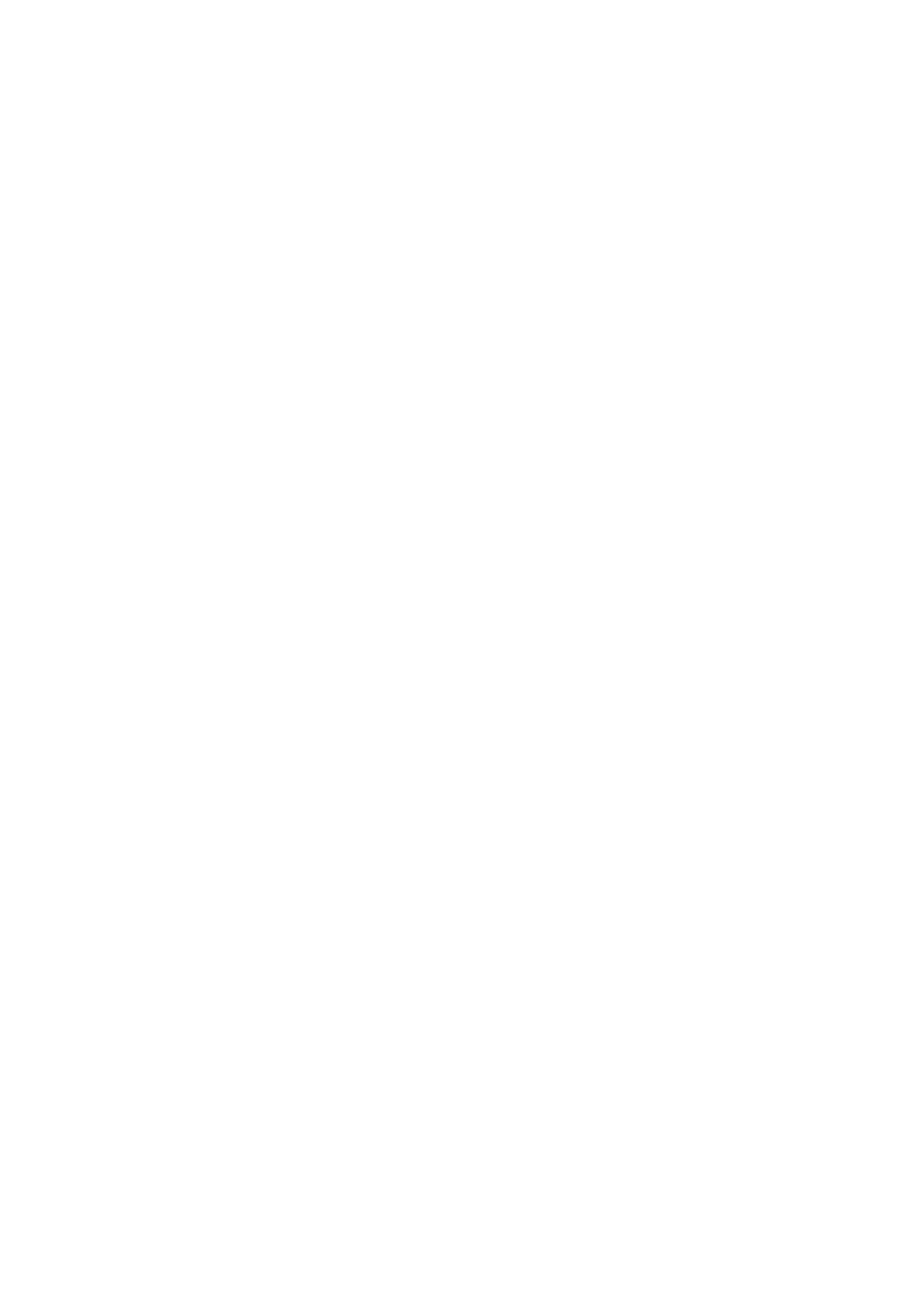# <span id="page-16-0"></span>**FORWARD PROGRAMME**

### **Purpose**

1. To provide the Tawa Community Board with a draft work programme for its amendment and approval.

## **Recommendations**

That the Tawa Community Board:

- 1. Receive the information.
- 2. Amend the work programme if necessary.

## **Discussion**

2. Below is the draft work programme for the Board's approval and amendment where necessary:

|  | <b>Thursday, 08 September 2016</b> |  |
|--|------------------------------------|--|
|--|------------------------------------|--|

- Standing Items: o Community Speaker (if any) o Policing in Tawa
	- o Resource Consents
	- o Upcoming Areas of Consultation (if any)
	- o Tawa Community Board Discretionary Fund Update
	- o Reports back from Board Members
	- o Forward Programme
	- o Spicer Landfill Update
	- o Retrospective ratification of any submissions made in relation to any consultation processes undertaken by Council.

## **Attachments**

| Author     | Helga Sheppard, Governance Advisor        |
|------------|-------------------------------------------|
| Authoriser | Crispian Franklin, Governance Team Leader |